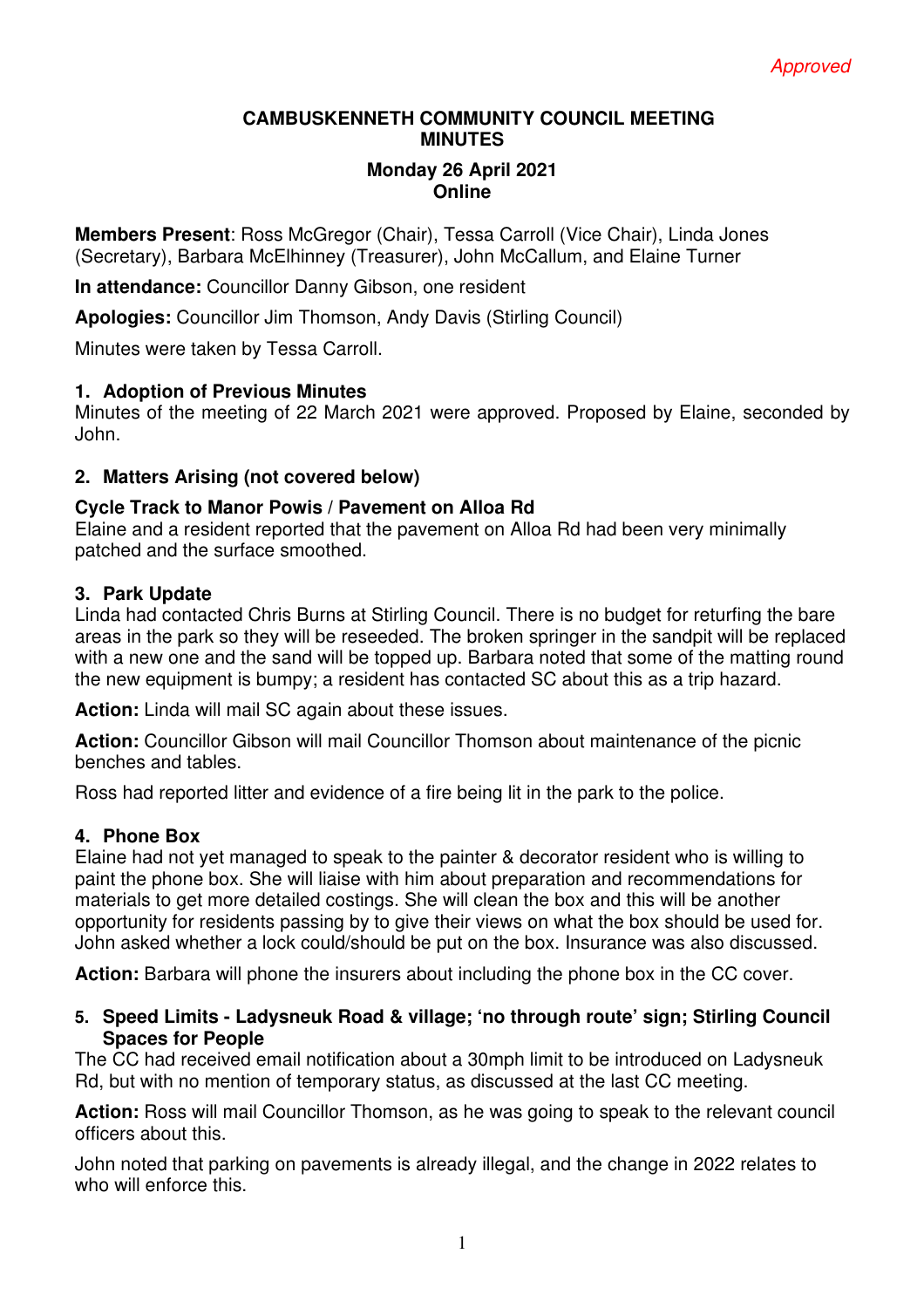Ross noted the discussion at the previous meeting about developing a community plan; information from Andy Davis on this is needed.

Stirling Council's Spaces for People proposals include discussion of adding marked cycling lanes on Ladysneuk Rd. The group discussed this. Councillor Gibson noted that a section of a road out to Doune Ponds has had the centre line removed and lanes either side so cycles have priority; he will mail the CC with details. Elaine is familiar with that section of road, which is very short, and did not think it would work for Ladysneuk Rd.

The permanent 'no through route' signs had been reinstated at the top of Ladysneuk Rd. Alloa Rd is currently open to eastbound traffic.

## **6. Pergola at Abbey**

Repairs on the pergola still to be carried out.

Thanks to Margaret Hughes for looking after the flower beds around the pergola for many years. Linda had posted a request for volunteers to take over on the CC Facebook page, but so far there have been no responses.

## **7. Wallace Monument Steering Group**

Ross had not been able to attend the most recent meeting.

## **8. Arts projects on Sustrans routes**

Elaine had been in touch with Stirling Council to identify ownership of areas that might be used for artworks, and had spoken to a local artist who had suggested speaking to Judy Jam Jar, who makes mosaics. The costs for Judy Jam Jar's work seem feasible in terms of Sustrans grants and other possible funding. Elaine will carry on exploring various aspects; this a long-term project that could take over a year and could involve working with Riverside CC, primary school etc.

#### **9. Flooding in farm field next to Abbey**

The flooding had now gone in the dry weather, but Barbara will look into it, as it is likely to recur next winter. John wondered if it was caused by a blocked old drainage ditch.

**Action:** Barbara to contact Stirling Council

#### **10. Flooding/leak on Ladysneuk Road**

Another repair had been carried out on Ladysneuk Rd and the leak has finally been fixed.

A resident noted that the temporary patch further along Ladysneuk Rd after work last year on flooding there is broken up and a hazard to road users.

**Action:** Tessa will email the roads contact at Stirling Council about the temporary patch.

*Update 8/5/21: The patch has now been repaired.* 

#### **11. Wildflowers in park – On the Verge**

Tessa and another resident had cleared away the strimmings from the wildflower strip. This highlighted the need for the brown bin at the village hall to continue to be emptied under the new permit scheme – see 18. Bins at village hall.

**Action:** Ross will contact Councillor Thomson about this.

#### **12. Hanging baskets**

Martin Parry is waiting for a quote from Homesteads. The CC has discussed reducing the number of baskets this year, given the lack of income over the last year, and will decide based on the quote. Martin asked Homesteads about using pollinator-friendly plants and has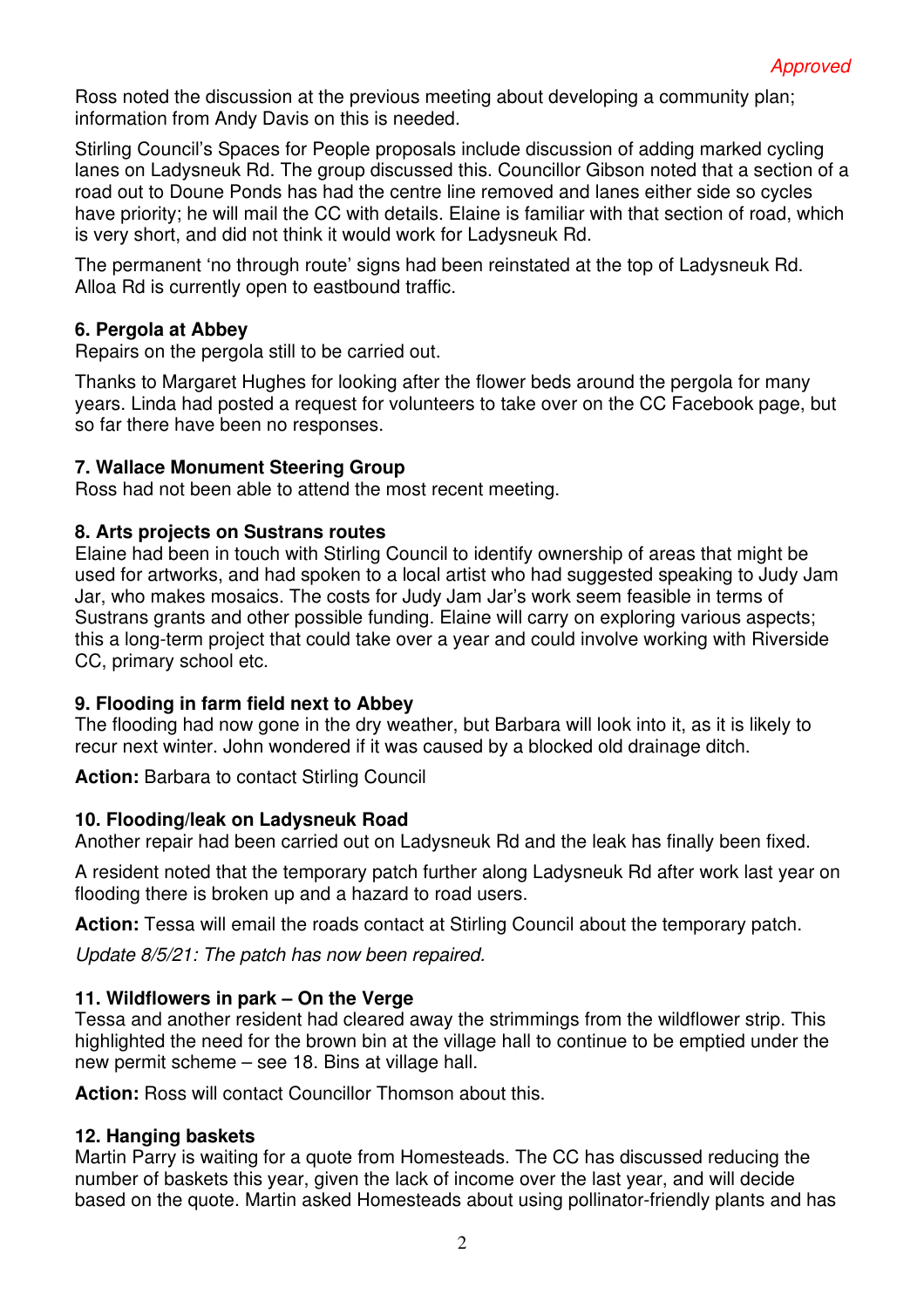sent them some RHS info about this. Ross suggested that a combination of the usual plants and more pollinator-friendly ones might be possible in future.

# **13. Sub-groups**

Ross had emailed Riverside CC to ask how their sub-groups work but had not yet heard back.

The group agreed that sub-groups affiliated to the CC, e.g. for nature, the art project, were a good idea. Ross is keen to be involved in a nature sub-group, including e.g. nest boxes as well as the gardening/wildflower aspects.

## **14. Maintenance of footbridge**

Councillor Thomson had sent the most recent specialist report on the footbridge to the CC. The report covers only the structure, not the utilities. A resident had contacted Scottish Gas Network about the exposed gas pipe in the past.

**Action:** Councillor Gibson will follow up on this.

## **15. Broadband/CityFibre**

Linda had recently had fibre broadband installed and advised anyone else doing so to discuss the siting of the box with the engineers, as it may be possible to avoid the box being installed on the outside wall of the house.

#### **16. Waterside Cottage**

No update.

**Action:** Councillor Gibson will mail Abby Kelman, his contact at Taylor Wimpey.

## **17. 2021 AGM**

Action: Barbara will mail Jean Cowie at Stirling Council about the rules about timing of the AGM.

#### **18. Bins at village hall**

The grey bin at the village hall has still not been replaced from when the new bins were supplied. Residents who voluntarily do work on the area behind the hall and in the park need to use the brown bin, so this still needs to be emptied under the new permit scheme. John noted that a glass box is also needed.

**Action:** Ross will email Councillor Thomson.

#### **19. Website**

The CC website has been hacked – a Wordpress issue. Linda and Martin have been trying to retrieve it and will have to rebuild it from the offline version. Any suggestions for changes to the site to Linda.

#### **20. Fundraising/events**

Elaine asked whether Stirling Council will give any guidance to CCs on hosting events as the Covid-19 restrictions ease. Councillor Gibson said there is a lot of information about organised events on the Scottish Government website, but Elaine noted that this is aimed at businesses, not voluntary groups. Councillor Gibson said any guidance for such groups is more likely to come from the Scottish Government than from Stirling Council. Barbara noted that the Visit Scotland website has some guidance on holding and delivering events.

It was agreed to schedule Saturday 21 August as a provisional date for a village barbecue, restrictions and guidance permitting.